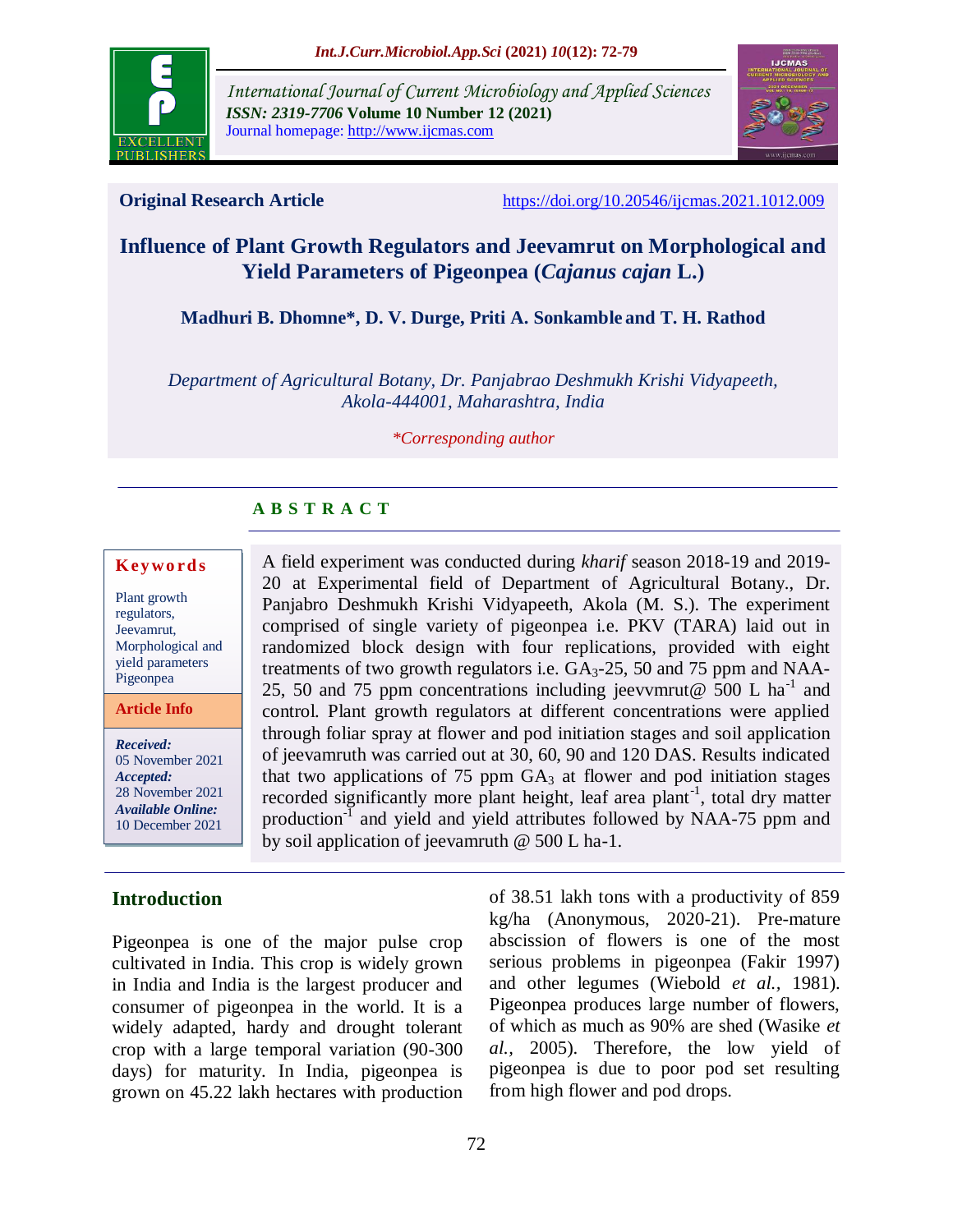The low yield in pigeonpea is also due to excessive vegetative growth, indeterminate growth habit, poor source-sink relationship, poor pod set resulting from high flower and pod drops. Therefore, it is very necessary to compensate the high degree of flower abscission in pigeonpea and increase the pod yield. Plant growth regulators (PGR's) are considered as new generation of agro chemicals after fertilizers, pesticides and herbicides to augment seed yield and quality. They are also known to enhance the source sink-relationship and stimulate the translocation of photo assimilates thereby resulting in better retention of flowers and fruits. Secondly, indigenous liquid organic manures such as beejamrutha, jeevamrutha, panchagavya, amruthpani, liquid biodigester, biogas slurry etc., play major role in improving growth and yield of crops. These solutionsare rich source of useful and effective microorganisms and also contain both macro nutrients and essential micro nutrients, many vitamins, essential amino acids, growth promoting substances like indole acetic acid (IAA), gibberellic acid (GA) (Palekar, 2006; Sreenivasa *et al.,* 2010). Taking above view into consideration the present investigation was carried out with the objective to study the responses of plant growth regulators and jeevamrut on morphological and yield attributes in pigeonpea.

#### **Materials and Methods**

The present investigation was conducted under field condition during *kharif* season 2018-19 and 2019-20 at Experimental field of Department of Agricultural Botany., Dr. Panjabro Deshmukh Krishi Vidyapeeth, Akola (M. S.). The experiment comprised of single variety of pigeonpea i.e. PKV (TARA) laid out in randomized block design with four replications, provided with eight treatments of two growth regulators i.e.  $GA<sub>3</sub>$ -25, 50 and 75 ppm and NAA-25, 50 and 75 ppm

concentrations including jeevvmruth and control. Spraying of growth regulators was done at flower initiation stage (stage 1) and pod initiation stage (stage 2) and soil application of jeevamrut was done at 30 60 90 and 120 DAS. The plot size was 4.6m x 4.0m. Seeds of pigeonpea were sown at spacing of 60 cm between rows and 20cm between plants. After the emergence of seedling, only one healthy seedling was maintained per hill to obtain uniform planting density. N, P and K fertilizers in the form of urea, single super phosphate and muriate of potash were applied @ 25 kg N + 50 kg P<sub>2</sub>O<sub>5</sub> + 20 kg K<sub>2</sub>O ha<sup>-1</sup> to the gross plots. Half dose of N and a complete dose of  $P_2O_5$  and  $K_2O$  were given as a basal dose at sowing while the remaining N was applied at 18 days after sowing. Plant protection measures were adopted as and when needed. Spray of quinalphos 25 EC @ 1000 ml ha-1 was done to reduce the infestation of pod borer for growth regulators treatments and for jeevamrut treatments spraying of decoction prepared form plant samples and cow urine was done to reduce the infestation of insects. Observations were recorded at different stages i.e.60, 90, 120DAS and at Maturity. Harvesting in all treatments was undertaken after maturity of crop.

#### **Results and Discussion**

#### **Morphological parameters**

In the present investigation plant height plant-<sup>1</sup>, recorded substantial increase at 120 DAS and at maturity i.e. after the two foliar applications of 75 ppm  $GA_3$  (208.66 cm) at flower and pod initiation stages followed by foliar application of NAA 75ppm (204.96cm) at flower and pod initiation stages and soil application of jeevamrut @ 500 L ha<sup>-1</sup> at 30, 60, 120 DAS (204.87 cm) as shown in Table 1. These results are in conformity with researchers those reported that, application of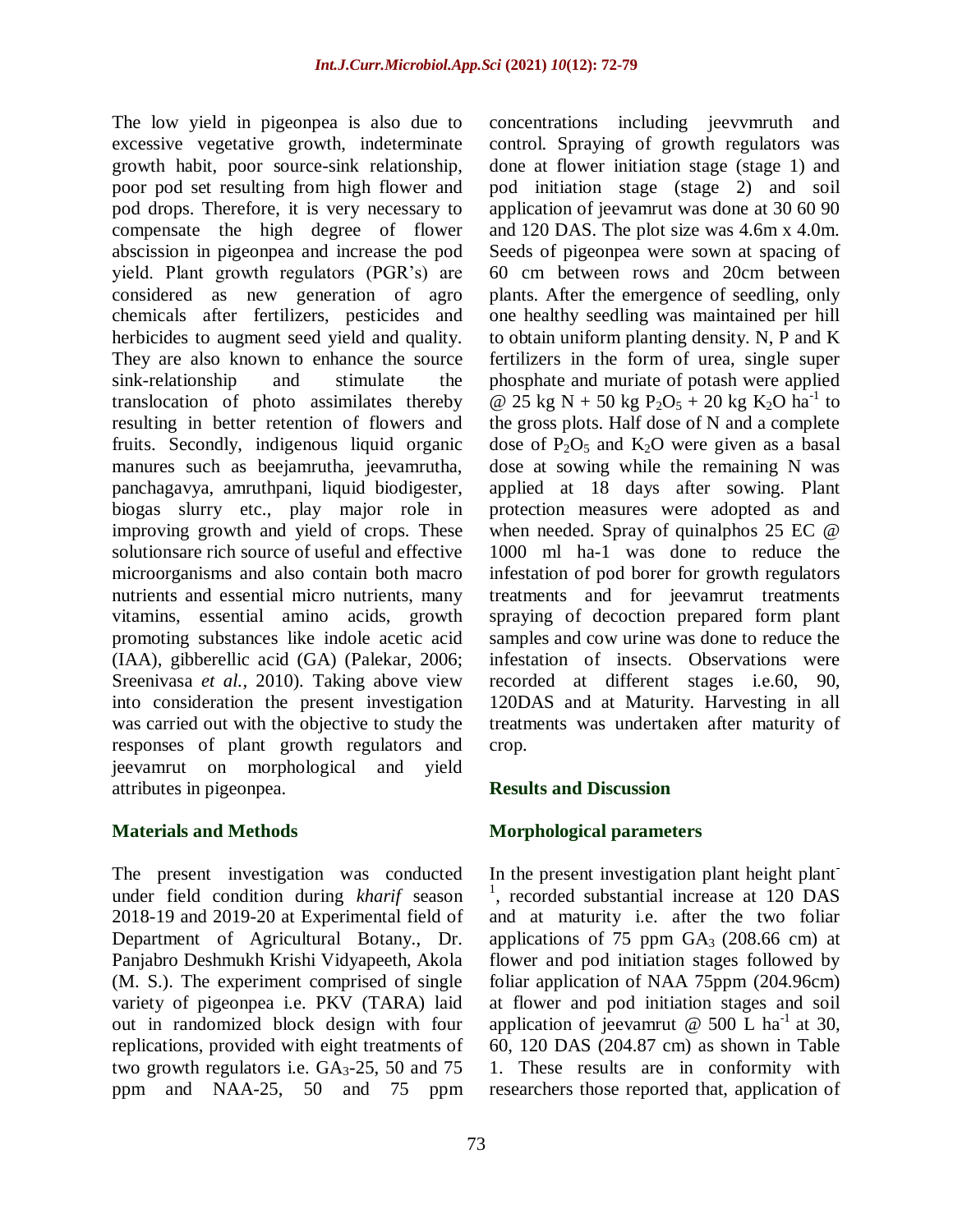growth regulator also enhances the absorption and transport of nutrients. Hence, it facilitates fast availability of nutrient and growth of the plant. These might be the reasons for increasing the plant height in the present investigation. Increase in plant height may be due to the fact that  $GA_3$  increased the growth of plant by increasing intermodal length and due to cell division, cell enlargement and enhanced apical dominance indirectly by increasing auxin content and thus indirectly helped to increase the seed yield. Similar results were obtained by Giri *et al.,* (2018) and Yogita Chinnmalwar *et al.,* (2017) in pigeonpea.

Data regarding leaf area was recorded at 30 days interval from 60, 90, 120 DAS and at maturity. It was observed that leaf area per plant progressively increased up to 120 DAS, later on it decline towards the maturity as shown in Table 2. At 60 DAS the data regarding leaf area per plant was found non significant. At 90 DAS significantly higher leaf area was noted by treatment  $(T_4)$  foliar application of  $GA_3$ -75 ppm at flower initiation and pod initiation stages.  $(36.533 \text{ dm}^2)$ . However, at 120 DAS significantly superior leaf area plant<sup>-1</sup> was exhibited by the treatment  $(T<sub>7</sub>)$  foliar application of NAA-75ppm (54.644dm<sup>2</sup> ) at flower initiation and pod initiation stages followed by spraying of  $GA<sub>3</sub>$ -75ppm (T<sub>4</sub>) treatment (49.851 dm<sup>2</sup>) and T<sub>8</sub> treatment  $(44.795 \text{ dm}^2)$  i.e. soil application of jeevamrut-@ 500 L ha<sup>-1</sup>. It is observed that leaf area significantly increased after application of treatments. Similar results were obtained by Sutar V. K. (2019) in pigeonpea and Korade *et al.,* (2019) in wheat.

| <b>Plant height</b>                       |            |            |               |  |  |  |  |  |  |  |  |
|-------------------------------------------|------------|------------|---------------|--|--|--|--|--|--|--|--|
| <b>Treatments</b>                         | Kh-2018-19 | Kh-2019-20 | <b>Pooled</b> |  |  |  |  |  |  |  |  |
| $T_1$ (Control)                           | 173.95     | 192.35     | 183.15        |  |  |  |  |  |  |  |  |
| $T_2$ -GA <sub>3</sub> -25PPM             | 182.14     | 223.56     | 202.85        |  |  |  |  |  |  |  |  |
| $T_3$ -GA <sub>3</sub> 50PPM              | 184.46     | 225.18     | 204.82        |  |  |  |  |  |  |  |  |
| T <sub>4</sub> -GA <sub>3</sub> 75PPM     | 188.60     | 228.71     | 208.66        |  |  |  |  |  |  |  |  |
| $T_5$ -NAA-25PPM                          | 183.62     | 222.05     | 202.83        |  |  |  |  |  |  |  |  |
| $T_6$ -NAA-50PPM                          | 184.37     | 223.78     | 204.07        |  |  |  |  |  |  |  |  |
| $T_7$ -NAA-75PPM                          | 185.27     | 224.65     | 204.96        |  |  |  |  |  |  |  |  |
| $T_8$ -Jeevamrut @ 500 L ha <sup>-1</sup> | 179.51     | 230.23     | 204.87        |  |  |  |  |  |  |  |  |
| <b>Mean</b>                               | 182.74     | 221.31     | 202.03        |  |  |  |  |  |  |  |  |
| $SE(m) \pm$                               | 0.969      | 0.999      | 0.725         |  |  |  |  |  |  |  |  |
| CD at $5%$                                | 2.851      | 2.937      | 2.133         |  |  |  |  |  |  |  |  |

## **Table.1** Effect of Plant Growth Regulators and Jeevamrut on Plant height plant<sup>-1</sup> at maturity (cm)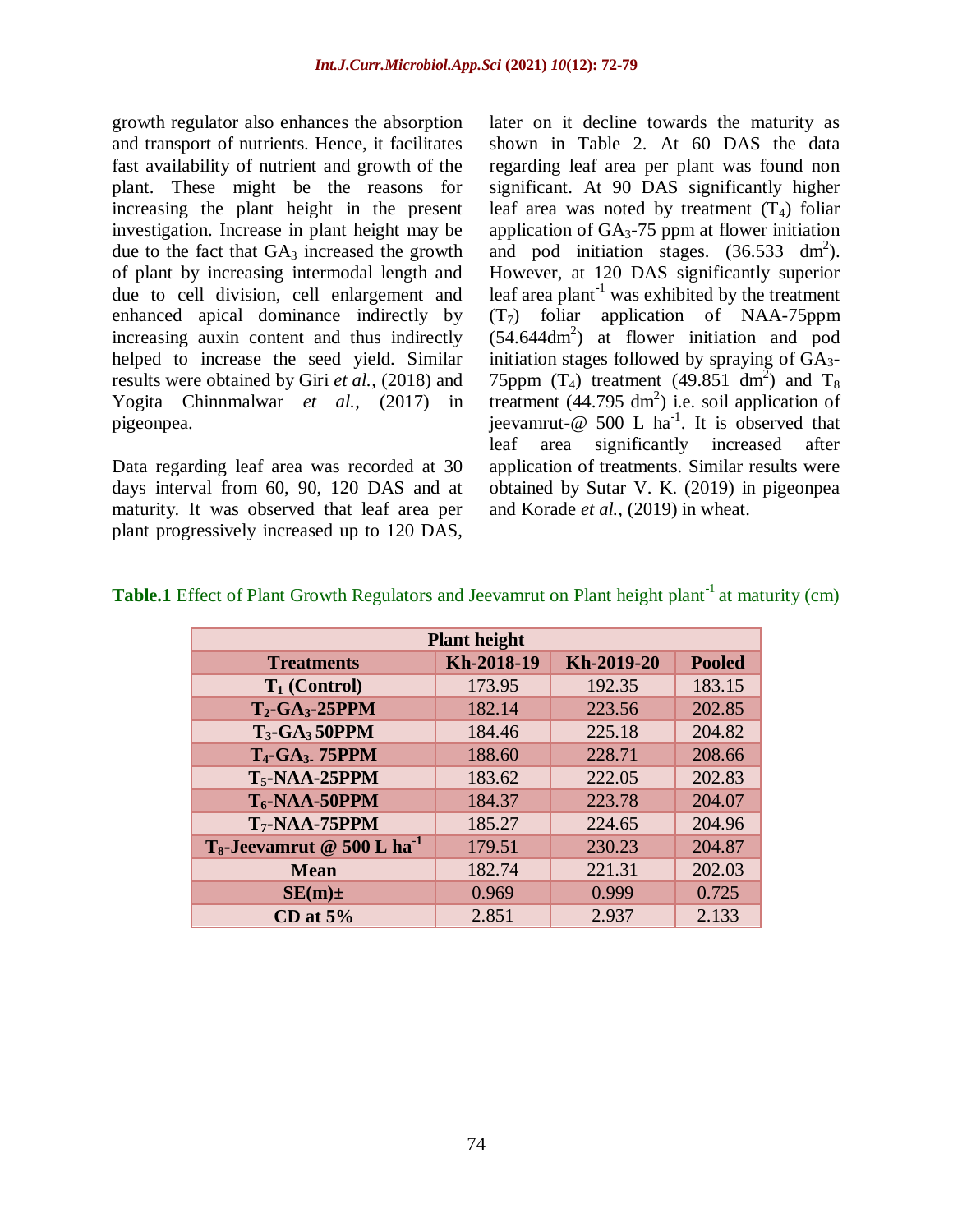| Leaf area                                          |           |        |            |                |           |        |               |                |           |        |               |                |  |
|----------------------------------------------------|-----------|--------|------------|----------------|-----------|--------|---------------|----------------|-----------|--------|---------------|----------------|--|
| <b>Treatments</b>                                  |           |        | Kh-2018-19 |                |           |        | Kh-2019-2020  |                | Pooled    |        |               |                |  |
|                                                    | 60DAS     | 90DAS  | 120DAS     | At<br>maturity | 60DAS     | 90DAS  | <b>120DAS</b> | At<br>maturity | 60DAS     | 90DAS  | <b>120DAS</b> | At<br>maturity |  |
| $T_1$ (Control)                                    | 14.547    | 27.155 | 36.339     | 24.094         | 14.793    | 28.638 | 38.566        | 26.036         | 14.670    | 27.896 | 37.453        | 25.065         |  |
| $T_2$ -GA <sub>3</sub> -<br>25PPM                  | 14.348    | 29.241 | 40.154     | 27.921         | 14.448    | 30.102 | 41.253        | 29.171         | 14.398    | 29.671 | 40.703        | 28.546         |  |
| $T_3$ -GA <sub>3</sub><br>50PPM                    | 14.852    | 29.497 | 41.960     | 31.004         | 15.835    | 42.897 | 42.160        | 34.501         | 15.344    | 36.197 | 42.060        | 32.752         |  |
| $T_4$ -GA <sub>3</sub> .<br>75PPM                  | 14.621    | 30.906 | 49.897     | 38.306         | 14.944    | 42.160 | 49.805        | 45.542         | 14.783    | 36.533 | 49.851        | 41.924         |  |
| $T_5$ -NAA-<br>25PPM                               | 14.956    | 30.336 | 42.922     | 30.984         | 15.201    | 30.197 | 44.958        | 33.434         | 15.078    | 30.266 | 43.940        | 32.209         |  |
| $T_6$ -NAA-<br>50PPM                               | 15.710    | 29.197 | 45.583     | 34.507         | 15.098    | 29.397 | 42.897        | 35.452         | 15.404    | 29.297 | 44.240        | 34.979         |  |
| $T_7$ -NAA-<br>75PPM                               | 14.668    | 30.086 | 54.019     | 36.742         | 15.741    | 30.611 | 55.269        | 41.714         | 15.204    | 30.348 | 54.644        | 39.228         |  |
| $T_{8}$ -<br><b>Jeevamrut</b><br>@ 500 L $ha^{-1}$ | 14.686    | 29.561 | 41.931     | 31.031         | 15.017    | 30.548 | 47.659        | 41.593         | 14.852    | 30.054 | 44.795        | 36.312         |  |
| <b>Mean</b>                                        | 14.799    | 29.497 | 44.101     | 31.824         | 15.135    | 33.069 | 45.321        | 35.930         | 14.967    | 31.283 | 44.711        | 33.877         |  |
| $SE(m)$ ±                                          | 0.278     | 0.322  | 0.232      | 0.093          | 0.381     | 0.439  | 0.793         | 1.361          | 0.298     | 0.303  | 0.414         | 0.686          |  |
| CD at $5%$                                         | <b>NS</b> | 0.946  | 0.682      | 0.274          | <b>NS</b> | 1.292  | 2.333         | 4.004          | <b>NS</b> | 0.891  | 1.217         | 2.016          |  |

Table.2 Effect of Plant Growth Regulators and Jeevamrut on Leaf area in pigeonpea (dm<sup>2</sup>)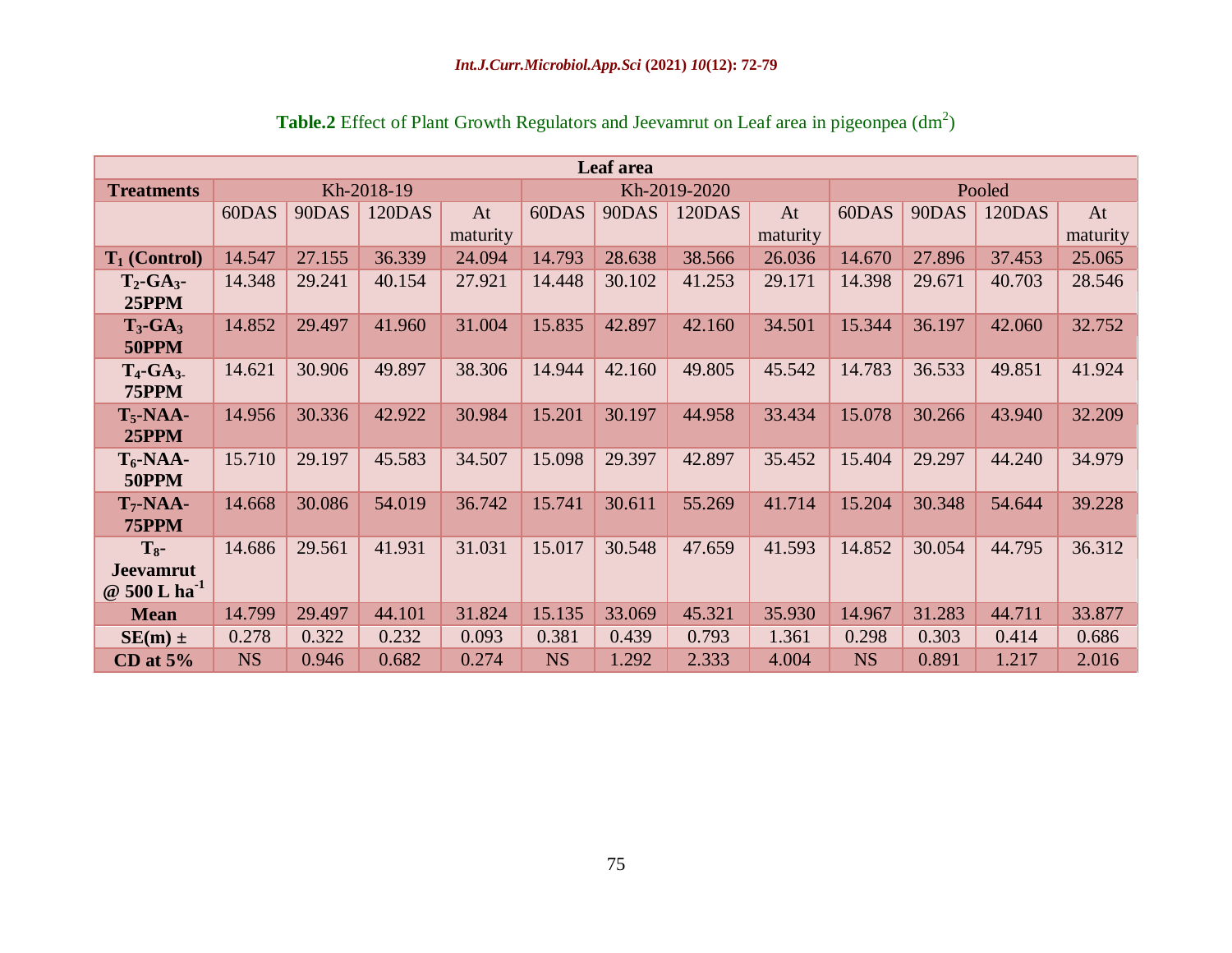| Dry weight plant <sup>-1</sup>                     |           |           |               |          |           |        |               |          |        |        |               |          |  |
|----------------------------------------------------|-----------|-----------|---------------|----------|-----------|--------|---------------|----------|--------|--------|---------------|----------|--|
| <b>Treatments</b>                                  |           |           | 2018-19       |          |           |        | 2019-20       |          | Pooled |        |               |          |  |
|                                                    | 60DAS     | 90DAS     | <b>120DAS</b> | At       | 60DAS     | 90DAS  | <b>120DAS</b> | At       | 60DAS  | 90DAS  | <b>120DAS</b> | At       |  |
|                                                    |           |           |               | maturity |           |        |               | maturity |        |        |               | maturity |  |
| $T_1$ (Control)                                    | 27.67     | 139.66    | 200.88        | 254.49   | 28.92     | 141.16 | 203.19        | 254.49   | 28.07  | 140.32 | 202.33        | 253.92   |  |
| $T_2$ -GA <sub>3</sub> -<br>25PPM                  | 28.47     | 140.93    | 200.28        | 262.39   | 29.25     | 141.93 | 201.09        | 268.85   | 28.87  | 141.40 | 200.69        | 271.77   |  |
| $T_3$ - GA <sub>3</sub><br>50PPM                   | 28.55     | 140.68    | 247.17        | 329.90   | 29.11     | 136.68 | 248.42        | 314.62   | 28.75  | 138.64 | 247.79        | 334.47   |  |
| $T_4$ -GA <sub>3</sub> .<br>75PPM                  | 28.46     | 140.93    | 257.96        | 403.48   | 28.61     | 141.68 | 260.46        | 405.84   | 28.55  | 141.40 | 259.21        | 403.22   |  |
| $T_5$ -NAA-<br><b>25PPM</b>                        | 28.14     | 140.38    | 242.51        | 314.38   | 29.14     | 141.13 | 246.74        | 314.40   | 28.64  | 140.67 | 244.62        | 314.63   |  |
| $T_6$ -NAA-<br>50PPM                               | 28.18     | 140.57    | 247.43        | 322.58   | 29.18     | 142.07 | 247.94        | 323.33   | 28.68  | 140.67 | 248.24        | 326.71   |  |
| $T_7$ -NAA-<br>75PPM                               | 28.15     | 140.61    | 298.11        | 402.13   | 29.16     | 141.86 | 309.11        | 405.07   | 28.65  | 140.89 | 298.10        | 404.63   |  |
| $T_{8}$ -<br><b>Jeevamrut</b><br>@ 500 L $ha^{-1}$ | 28.60     | 139.70    | 247.34        | 359.43   | 29.14     | 137.20 | 249.09        | 359.43   | 29.07  | 137.89 | 248.21        | 357.02   |  |
| <b>Mean</b>                                        | 28.28     | 140.43    | 242.71        | 331.10   | 29.06     | 140.46 | 245.44        | 330.75   | 28.66  | 140.22 | 248.04        | 333.30   |  |
| $SE(m)$ ±                                          | 0.215     | 0.357     | 10.311        | 9.098    | 0.135     | 0.783  | 9.637         | 4.132    | 0.104  | 0.342  | 9.950         | 4.379    |  |
| CD at $5%$                                         | <b>NS</b> | <b>NS</b> | 30.326        | 26.758   | <b>NS</b> | 2.303  | 28.342        | 12.152   | 0.307  | 1.005  | 29.264        | 12.880   |  |

Table.3 Effect of Plant Growth Regulators and Jeevamrut on dry weight plant<sup>-1</sup> in pigeonpea (g)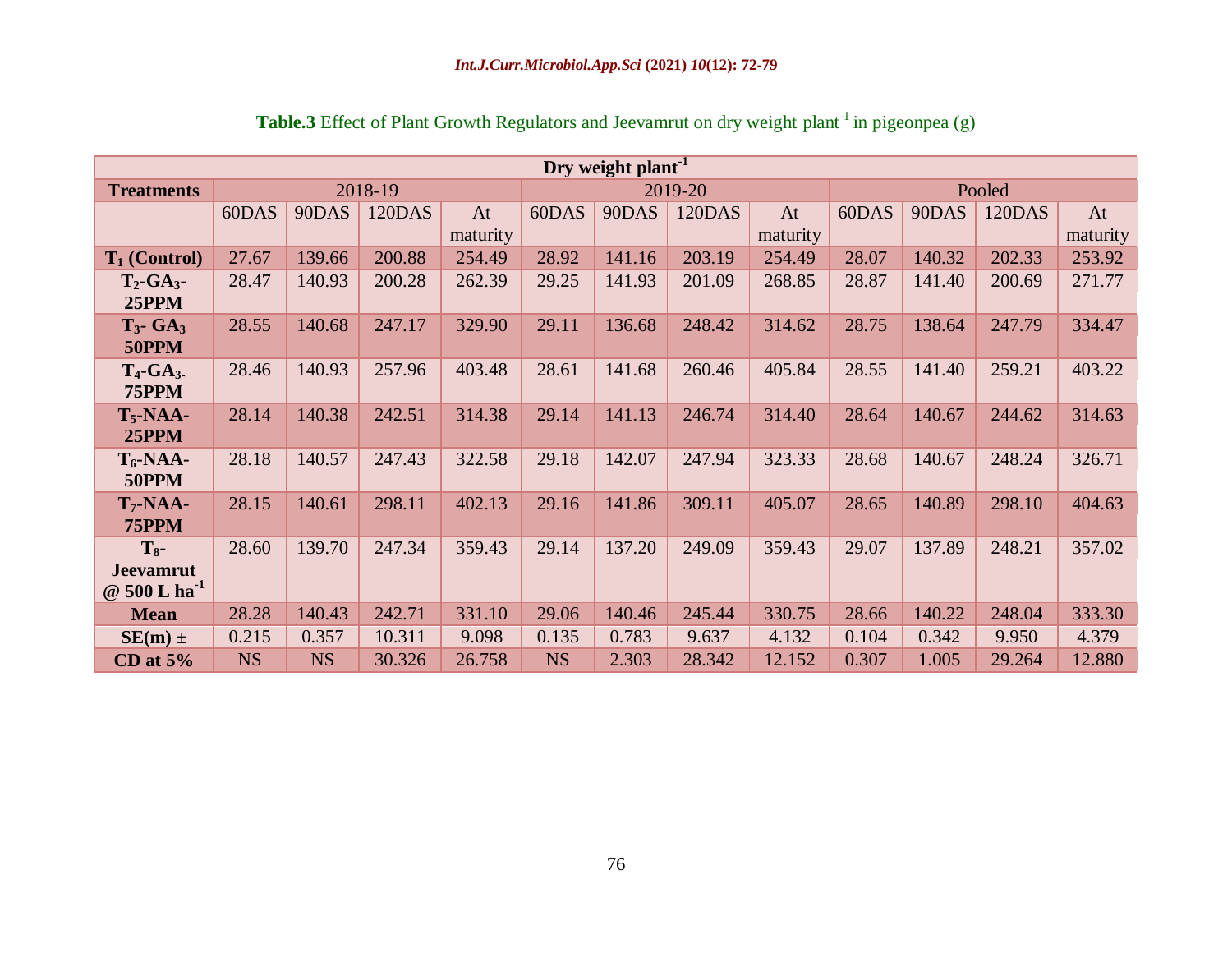| Table.4 Effect of Plant Growth Regulators and Jeevamruton number of pods plant <sup>-1</sup> , number of seeds pod <sup>-1</sup> and 100 seed wt. (g)in |           |  |  |
|---------------------------------------------------------------------------------------------------------------------------------------------------------|-----------|--|--|
|                                                                                                                                                         | Pigeonpea |  |  |

| <b>Treatments</b>                                      | 2018-19                               |                               |                           |                              |                                | 2019-20                               |                                         |                           |                              |                                | <b>Pooled</b>                                |                                         |                           |                                     |                                |
|--------------------------------------------------------|---------------------------------------|-------------------------------|---------------------------|------------------------------|--------------------------------|---------------------------------------|-----------------------------------------|---------------------------|------------------------------|--------------------------------|----------------------------------------------|-----------------------------------------|---------------------------|-------------------------------------|--------------------------------|
|                                                        | No. of<br>Pods<br>per<br><b>Plant</b> | No. of<br>seeds<br>per<br>pod | 100<br>seed<br>wt.<br>(g) | <b>Seed</b><br>Yield<br>q/ha | <b>Harvest</b><br><b>Index</b> | No. of<br>Pods<br>per<br><b>Plant</b> | No.<br><b>of</b><br>seeds<br>per<br>pod | 100<br>seed<br>wt.<br>(g) | <b>Seed</b><br>Yield<br>q/ha | <b>Harvest</b><br><b>Index</b> | No. of<br><b>Pods</b><br>per<br><b>Plant</b> | No.<br><b>of</b><br>seeds<br>per<br>pod | 100<br>seed<br>wt.<br>(g) | <b>Seed</b><br><b>Yield</b><br>q/ha | <b>Harvest</b><br><b>Index</b> |
| $T_1$ (Control)                                        | 190.43                                | 2.72                          | 9.23                      | 17.70                        | 32.01                          | 192.43                                | 2.73                                    | 9.32                      | 18.34                        | 32.17                          | 191.43                                       | 2.72                                    | 9.27                      | 18.02                               | 32.09                          |
| $T_2$ -GA <sub>3</sub> -<br>25PPM                      | 208.23                                | 3.31                          | 9.31                      | 18.48                        | 33.51                          | 230.41                                | 3.41                                    | 9.33                      | 19.33                        | 33.45                          | 219.32                                       | 3.36                                    | 9.32                      | 18.90                               | 33.49                          |
| $T_3$ -GA <sub>3</sub><br>50PPM                        | 233.52                                | 3.34                          | 9.39                      | 18.83                        | 32.38                          | 238.51                                | 3.61                                    | 9.43                      | 19.79                        | 32.17                          | 236.02                                       | 3.47                                    | 9.41                      | 19.31                               | 32.24                          |
| $T_4$ -GA <sub>3</sub> .<br>75PPM                      | 248.40                                | 3.85                          | 9.85                      | 20.38                        | 33.72                          | 250.58                                | 3.86                                    | 9.86                      | 22.25                        | 34.12                          | 249.69                                       | 3.89                                    | 9.86                      | 21.31                               | 33.93                          |
| $T_5$ -NAA-<br><b>25PPM</b>                            | 225.40                                | 3.46                          | 9.31                      | 18.85                        | 33.44                          | 228.53                                | 3.59                                    | 9.32                      | 19.27                        | 33.48                          | 226.97                                       | 3.52                                    | 9.31                      | 19.06                               | 33.46                          |
| $T_6$ -NAA-<br>50PPM                                   | 231.65                                | 3.59                          | 9.38                      | 18.83                        | 32.32                          | 233.65                                | 3.60                                    | 9.39                      | 19.57                        | 32.42                          | 232.60                                       | 3.59                                    | 9.38                      | 19.20                               | 32.37                          |
| $T_7$ -NAA-<br><b>75PPM</b>                            | 241.26                                | 3.76                          | 9.42                      | 19.07                        | 32.36                          | 244.20                                | 3.78                                    | 9.44                      | 19.99                        | 32.44                          | 242.73                                       | 3.77                                    | 9.43                      | 19.53                               | 32.41                          |
| $T_{8}$ -<br>Jeevamruth-<br>$@$ 500 L ha <sup>-1</sup> | 233.52                                | 3.64                          | 9.53                      | 18.62                        | 33.63                          | 247.61                                | 3.72                                    | 9.64                      | 20.92                        | 34.86                          | 240.56                                       | 3.68                                    | 9.58                      | 19.77                               | 34.25                          |
| <b>Mean</b>                                            | 226.31                                | 3.46                          | 9.43                      | 18.85                        | 32.92                          | 233.24                                | 3.54                                    | 9.47                      | 19.93                        | 33.14                          | 229.78                                       | 3.50                                    | 9.45                      | 19.39                               | 33.03                          |
| $SE(m)$ ±                                              | 1.22                                  | 0.07                          | 0.08                      | 0.064                        | 0.16                           | 1.37                                  | 0.09                                    | 0.08                      | 0.209                        | 0.14                           | 0.88                                         | 0.06                                    | 0.06                      | 0.101                               | 0.12                           |
| CD at $5\%$                                            | 3.59                                  | 0.21                          | 0.22                      | 0.188                        | 0.48                           | 4.04                                  | 0.26                                    | 0.23                      | 0.615                        | 0.43                           | 2.58                                         | 0.18                                    | 0.20                      | 0.297                               | 0.34                           |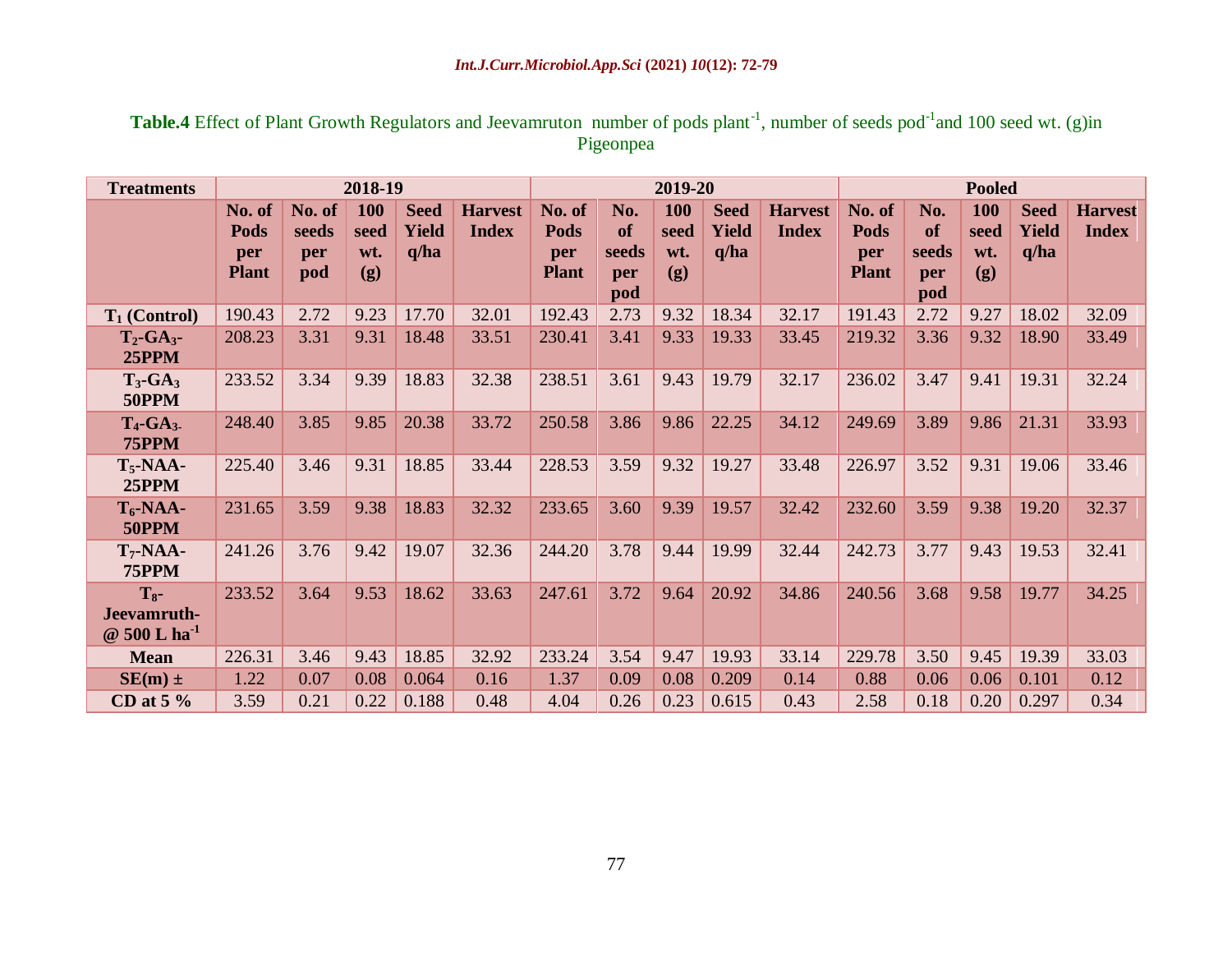Total dry matter production rate plant<sup>-1</sup> progressively increased from 90 DAS up to maturity. At maturity the range of total dry matter was varied from 253.92 to 403.22 g. A marked increase in total dry production plant<sup>-1</sup> was observed after the foliar application of growth regulators at flower initiation and pod initiation stages and soil application of jeevamrut at 30, 60, 90 and 120 DAS as shown in Table 3. Statistical analysis showed that foliar application of NAA-75ppm  $(T_7)$ i.e.404.63 g at flower initiation and pod initiation stages exhibited significantly higher total dry matter per plant followed by treatment  $(T_4)$  foliar application of  $GA_3$ -75ppm (403.22 g) and by soil application of jeevamrut- @ 500 L  $ha^{-1}$  (357.02 g) as compared to control (253.92 g) and rest of the treatments. Whereas, foliar application of GA<sub>3</sub>-75ppm  $(T_4)$  i.e. 403.22 g at flower initiation and pod initiation stages was at par with foliar application of treatment NAA-75ppm  $(T_7)$  i.e. 404.63 g at flower initiation and pod initiation stages. Similar results were obtained by Upaydhyay and Rajan (2015) in soybean and Nabi *et al.,* (2016) in cowpea.

#### **Yield and yield parameters**

Application of GA3-75ppm recorded significantly more number of pods plant<sup>-1</sup> and seeds pod $^{-1}$  (249.69 and 3.89) followed by treatment  $(T_7)$ , foliar application of NAA-75ppm (242.73 and 3.77) at flower and pod initiation stages and by treatment (T8) soil application of jeevamrut@ 500 L ha<sup>-1</sup> (240.56) and 3.68) at 30, 60, 90, and 120 DAS and as compared to control (191.43 and 2.72) and rest of the treatments. Application of  $GA_{3}$ -75ppm (9.86 g) at flower and pod initiation stages recorded significantly highest 100 seed weight plant<sup>-1</sup> followed by T<sub>8</sub>treatment soil application of jeevamrut @ 500 L ha<sup>-1</sup> (9.58 g) at 30, 60, 90, and 120 DAS and by treatment  $T_7$ , foliar application of NAA-75ppm (9.43 g) at flower and pod initiation stages as compared to control (9.27 g) and rest of the

treatments.

Application of  $GA_3$ -75ppm (21.31 q) at flower and pod initiation stages recorded significantly highest seed yield  $ha^{-1}$  (q) followed by  $T_8$ treatment, soil application of jeevamrut- @ 500 L ha<sup>-1</sup> (19.77q) at 30, 60, 90, and 120 DAS and by treatment  $(T_7)$  foliar application of NAA-75ppm (19.53 q) at flower and pod initiation stages as compared to control (18.02 q) and rest of the treatments. However in case of harvest index the treatment  $(T_8)$  soil application of jeevamrut- @ 500 L ha<sup>-1</sup> (34.25) %) at 30, 60, 90, and 120 DAS recorded significantly highest harvest index followed by treatment  $(T_4)$  foliar application of  $GA_{3-}$ 75ppm (33.93 %) at flower and pod initiation stages as compared to control and rest of the treatments as shown in Table 4. Seed yield is influenced by morphological parameters such as plant height, total dry matter production, leaf area, number of branches and test weight which are considered as yield contributing parameters. Seed yield is combined effect of yield attributing characters and physiological efficiency of plant during the investigation. Partitioning of assimilates in the plant during reproductive development is important for flower, fruit and seeds. Thus, crop yield can be increased either by increasing the total dry matter production or by increasing the proportion of economic yield (harvest index) or both (Gardner *et al.,* 1988).Similar findings were in agreement with Giri *et al.,* (2018) and Jadhav *et al.,* (2017) in pigeonpea. The positive response of organic formulations was also reported by Deekshith Gowda *et al.,* (2018) in groundnut.

#### **References**

Anonymous, Directorate of Economics & Stat., Dept. of Ag. Cooperation & Farmers Welfare, Ministry of Ag. & Farmers Welfare, Govt. of India and Agril. Dept. of M.S[.www.eands.dacnet.nic.in](http://www.eands.dacnet.nic.in/) 2020-21.